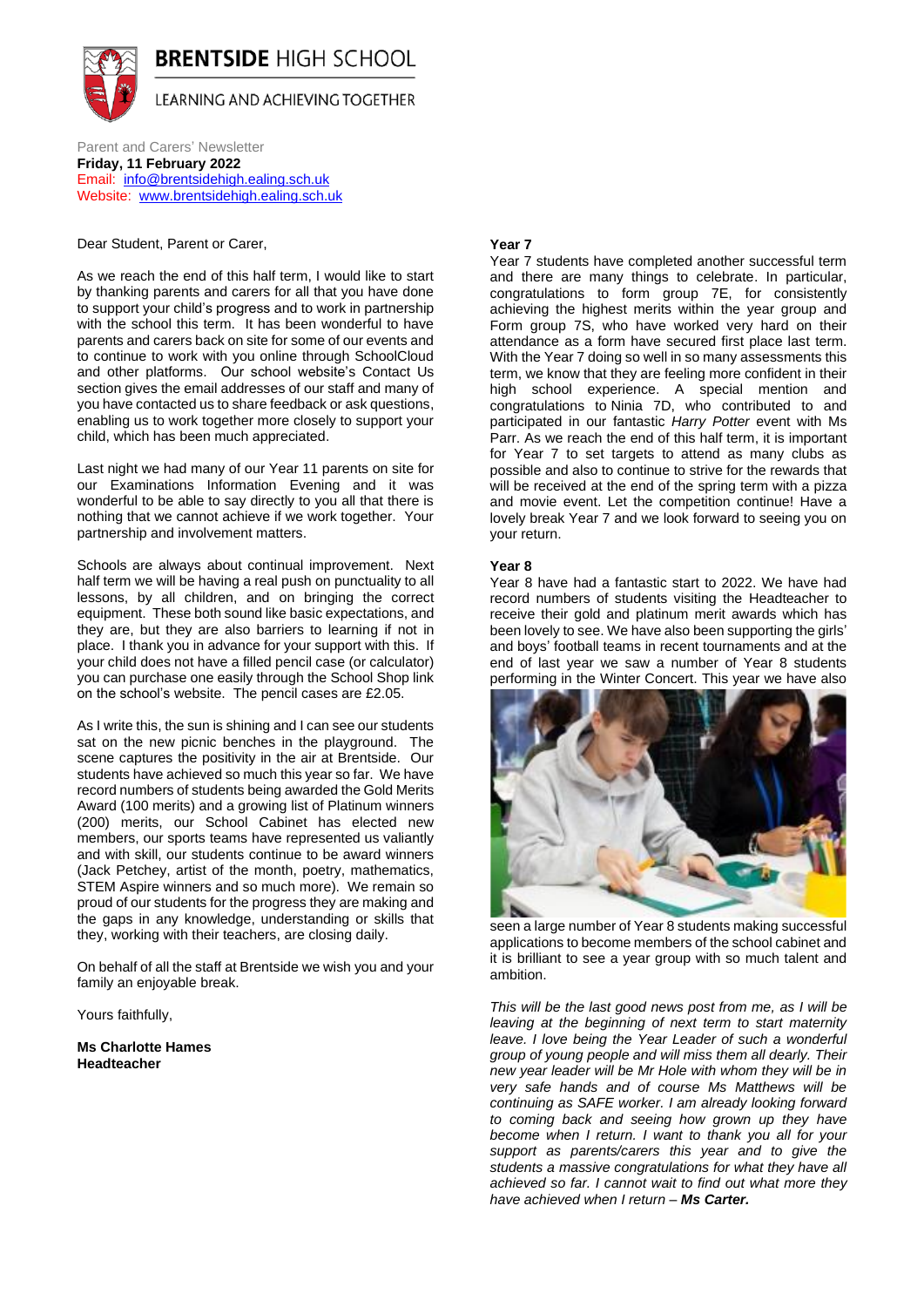*I am really looking forward to taking on the role of Year Leader and covering for Miss Carter while she is away and to working closely with you throughout my time as Year Leader. I am very proud to be part of such a fantastic year group and know that we can achieve some amazing things together - Mr Hole.*

# **Year 9**

The Year 9 students continue to do well in lessons and are starting to appreciate the demands needed to succeed in their GCSE subjects. Many teachers continue to provide positive feedback, and this is shown in the number of merits achieved across all subject areas and form tutors. It has been fantastic to see so many Year 9 students continue to enjoy the extra-curricular activities, such as football and netball. Again, if you haven't already done so, get signed up to the many clubs on offer. There is something for everyone, even in the mornings, if you enjoy table tennis. The Year 9 football team brilliantly represented the school in their quarter final against Gunnersbury High School, unfortunately losing to them in penalties. Their resilience and team spirit were amazing. We wish our Year 9 students a restful half term break and look forward to welcoming them back to the second half of their journey in Year 9.

# **Year 10**

The Year 10 students have worked hard this half term and continue to progress with their GCSE studies and have shown a good level of commitment and a thirst for learning. During assemblies they have been reminded that having a positive mind set for every challenge that comes their way will enable them to progress even further. There has been an increase in the number of students that have met with the Headteacher to celebrate receiving their Gold and Platinum awards and this is a wonderful achievement. Several students in the GSCE Physical Education group have been supporting the department at the fixtures and events for younger year groups. Their support and encouragement have been a motivating presence for the Key Stage Three groups – Well done!

# **Year 11**

Year 11 have made a very positive start to 2022 and the final weeks of lessons before their exams. We held a Mock Results afternoon, where they were given their December Internal Assessment grades. We had a lot of achievements to celebrate, as well as looking at the next steps to achieving our goals. Each student has a booklet to use to set themselves personal targets in each subject based on their own grades. Each student has been invited to different subject exam preparation sessions which are



offered at different times of the day, and it is pleasing to see how many are making use of these sessions. We held a very successful English Walking Talking exam

day, where the teachers went through the English exam question by question, with all students to focus on improving exam technique. This saw a real improvement in marks. In addition, we had very good attendance at the Saturday exam preparation session on Charles Dickens' *A Christmas Carol*.

In addition to preparing for the upcoming exams, our Year 11 students have been having meetings with our Connexions advisor as well as applying for their Post 16 Options to prepare for life after GCSE. It is inspiring to see all the different careers they are aspiring to and the future they are building for themselves. Year 11 deserve praise for their resilience, hard work and the kindness they are showing toward each other as they face their exams. We know you can do it!

# **Sixth Form**

It was lovely to welcome our Sixth Formers back following the Christmas holidays. The term started with Mock Exam Week for Year 12 and Year 13, with many of our students demonstrating they are on track or exceeding their target grades. Following our parents' evening, Year 13 students continue to work hard in their lessons, knowing that this is their final opportunity to ensure they demonstrate their full potential. Alongside their studies, they are making important choices about their futures. We celebrate that most of our students have secured offers for multiple universities, so they are in the fortunate position of being able to choose their firm and back-up choices.

We are conducting face to face interviews with students to provide them with the support they need to make the best choice they can.

Our Connexions Officer – Ms Dionne Bailey – regularly informs students of the various options regarding student finance (loans and grants), bursaries and scholarships. She continues to offer her time and advice to students as and when they need it.

Year 12 students are beginning to consider their options for the future. To launch our programme of events, which support Year 12 students in finding the best option for their future, we have invited them to sign-up for the UCAS Online Discovery Day events.

There will be opportunities to explore the following options and take part in live sessions:

- explore over 100 UK universities.
- get inspiration and explore different career opportunities.
- understand if an apprenticeship is right for you.
- take part in live sessions and get your questions answered by the experts.
- get practical help on personal statements, accommodation, student loans, and more.
- hear from real students.

# **Online Criminology conference**

In February, the sociology and psychology department organised attendance to an online criminology conference. The aim of the conference was to give students an insight into the study of criminology and criminal investigations at undergraduate level and included talks from leading experts in the field. Professor Graham Pike discussed miscarriages of justice, Professor Winlow discussed the relationship between men and violence, and Dr. Graham Hill discussed the use of offender profiling.

The students were most enchanted with Noel 'Razor' Smith; a convicted bank robber, who has spent most of his adult life behind bars. Whilst in prison, he taught himself to read and is now a celebrated author who has contributed to newspapers such as the Guardian, the New Statesman and others.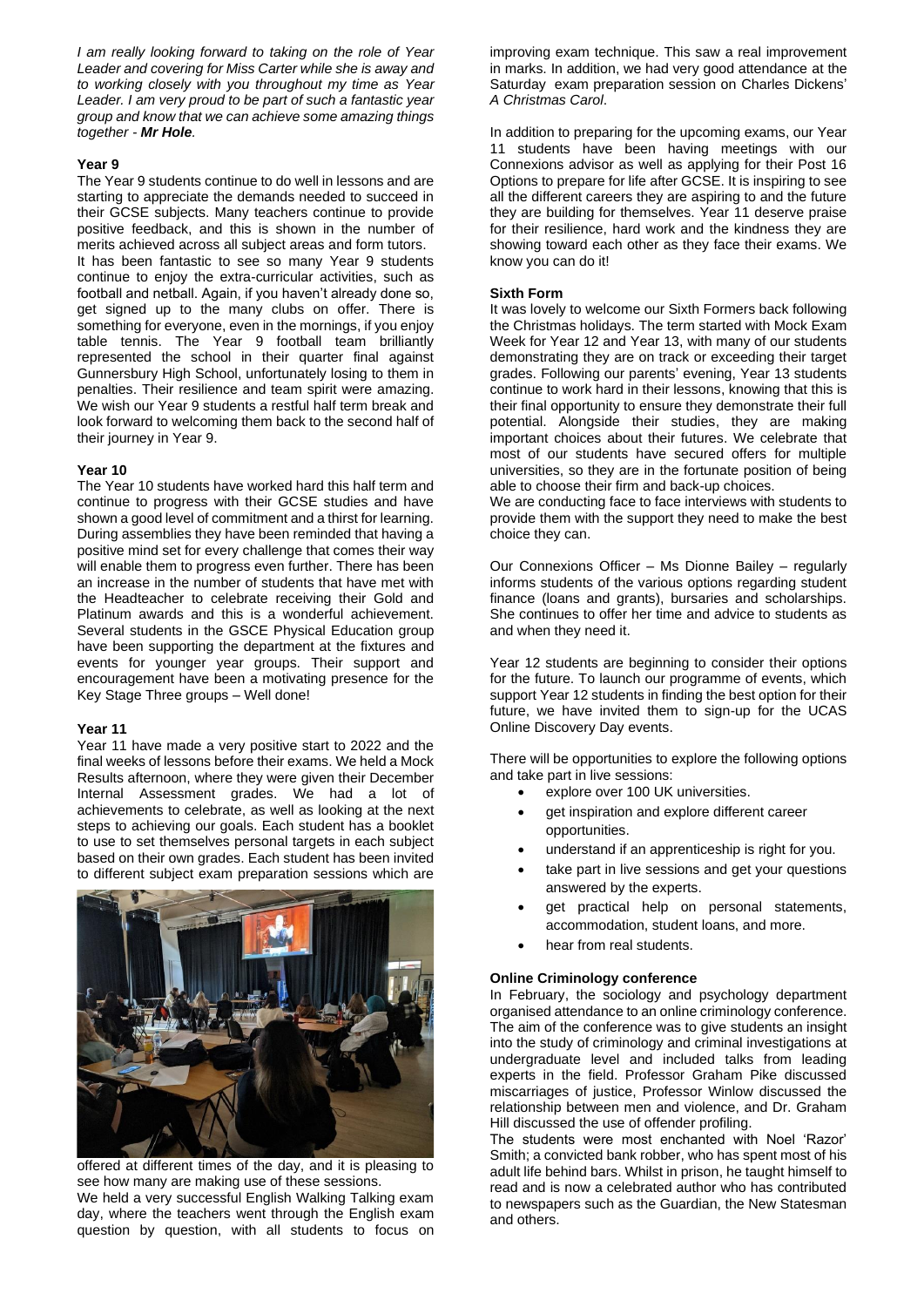#### **Architects run Year 13 Art and Design Workshop**

Year 13 Art and Design BTEC students have had the wonderful opportunity to take part in the National Schools Programme, run by the Royal Institute of British Architects and Pitshanger Manor Gallery.

During the programme, students visited the Pitshanger Manor Gallery where they researched the work of John Soanne and met two professional architects from the Royal Institute of British Architects. Following on from the Pitshanger trip the architects gave the students a brief and delivered a series of model making workshops in school. The architects were very inspired and impressed by the work of Brentside High students.

The outcomes from the project will be exhibited on the Royal Institute of British Architects' website, which is very exciting news. The dates of the exhibition will be released soon. Thanks to Ms Pinner for leading on this exciting opportunity!

# **School Cabinet**



It is that exciting time of year, when we announce the names of students who have successfully completed their individual and group task interview for the School Cabinet. We were very impressed with the calibre of the applications this year and it was wonderful to be able to invite Ms Hames to present the School Cabinet ties to successful candidates this week. We think you will agree that they look very smart in their new ties!

Thanks to Miss Kass for her ongoing work with the School Cabinet. This is a fantastic opportunity for students to develop their skills in communication, teamwork, problem solving and leadership. We are immensely proud of the work that they do each week.



Congratulations to the following students who will now be joining us each Thursday at School Cabinet meetings after school, to discuss issues important to the students of Brentside High School:

**Year 7:** Sarina, Andrei, Elena, Sarra **Year 8:** Khalid, Rayan, Bozhihda, Siyaman, Kacper, Asutosh. **Year 9:** Shania, Sapphire, Priya

Year 10: Alina.

They should be very proud of this achievement. Well done!

#### **School Cabinet meet catering company**

The School Cabinet were delighted to meet with Lee Futcher, Regional Manager from Chartwells, our school caterers and Gary Greenwood, our school chef. Students

asked about the possibility of introducing halal food into the canteen and learned about religious guidelines about halal food as well as government guidelines for school caterers.

Students were fascinated as they heard how beetroots were hidden in chocolate brownies at primary school to increase children's vegetables intake. They were also treated to a taste test of different wraps! The Student Cabinet will now research students' favourite pizza toppings and vegetarian favourite recipes.



**Parent Forum**



Our Parent Forum is open to all parents/carers to discuss issues linked to the school development plan. Our next meeting is on **Wednesday, 16 March 2022** from 18:30-19:30 via Microsoft Teams.

# **Our agenda will include:**

- Reviewing the parents' newsletter
- Target Review Day and Parents' Evening: Online and Face to Face
- Workshops: How to support your child's learning
- Homework review
- Website review

To access the Teams login details, please email [info@brentsidehigh.ealing.sch.uk](mailto:info@brentsidehigh.ealing.sch.uk)

#### **Friends at Brentside (F@B)**



Friends at Brentside (F@B) is our school PTA.

We welcome all parents/carers and meet after each Parent Forum meeting to discuss fund raising and events ideas. We would really welcome your support. We are pleased to be able to offer £500 to the school and are currently reviewing bids from departments. Please do feel free to join us on Microsoft Teams straight after the Parent Forum meeting on **Wednesday, 16 March 2022.**

To access the link for the meeting, please email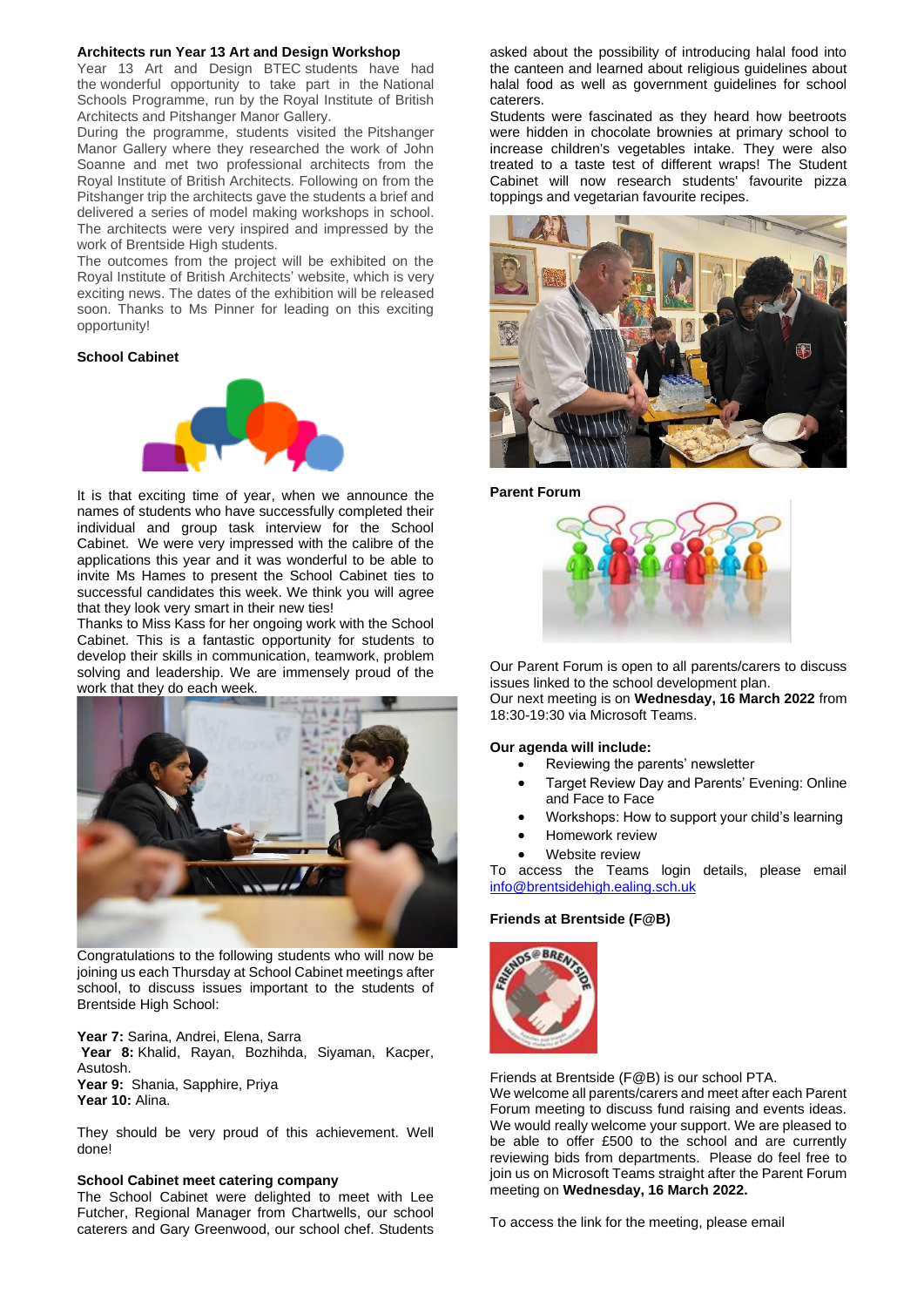We are also currently looking for someone to take on the role of finance officer for F@B. For further information about this role or about the work of F@B in general, please contact [hello@friendsatbrentside.org.uk](mailto:hello@friendsatbrentside.org.uk)

# **Teenage Perceptions Parenting Workshop.**

This will be held on **Tuesday, 22 February 2022** between 10:00-12:00 via MS Teams.

This session is aimed parents/carers of young people aged 13/17 years, and will explore how teenagers view their world, their impact of their actions and current issues affecting teenagers.

**If you would like to enter this workshop, please email: [parentingserviceadmin@ealing.gov.uk](mailto:parentingserviceadmin@ealing.gov.uk) Parenting Team.**



# **Merit Achievement Board**

Congratulations to the winning tutor groups for leading on the merit achievement board this week**.**



#### **Careers**



Brentside continues its commitment to careers by signing up for re-accreditation for the Quality in Careers Standard. Throughout this process we continue to review and develop our careers provision for students of all ages to ensure they are fully prepared for life beyond Brentside. This month we celebrated National Apprenticeship Week, informing students of the range of apprenticeships on offer, what they are and also what they are not! It is a common misconception that apprenticeships are only for those who don't reach the grades for university. Did you know that apprenticeships are offered at a range of levels, including degree level and master's degree level? Apprenticeships offer the opportunity to work, earn money and study at the same time. They offer progression into employment and on-thejob training. Congratulations to our alumni Latwarn, who is enjoying her apprenticeship in childcare and has kindly agreed to talk with our students in assembly.

Preparing our Sixth Form students for life in the world of work is a key part of our careers programme. We are very grateful to our two Enterprise Advisors, Elliott Murphy (Skills, Employment and Education Manager at BBVS JV) and Andrew Bishop (Legal department at 1E) who listened to our students' presentations and gave them feedback about their strengths and targets for improvement when they visited us on Tuesday, 8 February. Presenting skills are key for students when they apply to apprenticeships, university, internships and employment and although nerve wracking for some, this was vital practise in preparation for later life.

Thanks also to those parents/carers who kindly offered to support with the delivery of our careers programme. We look forward to working with you in the term ahead. We are currently recruiting employers to participate in our Year 10 and Year 12 Mock Interview Day. If you are able to join us in this exciting event on Wednesday, 23 March, please contact info@brentsidehigh.ealing.sch.uk.

As part of National Apprenticeship Week, five Year 12 classes also met with an apprentice from BBVS and learnt about the advantages of apprenticeships as a route into employment.

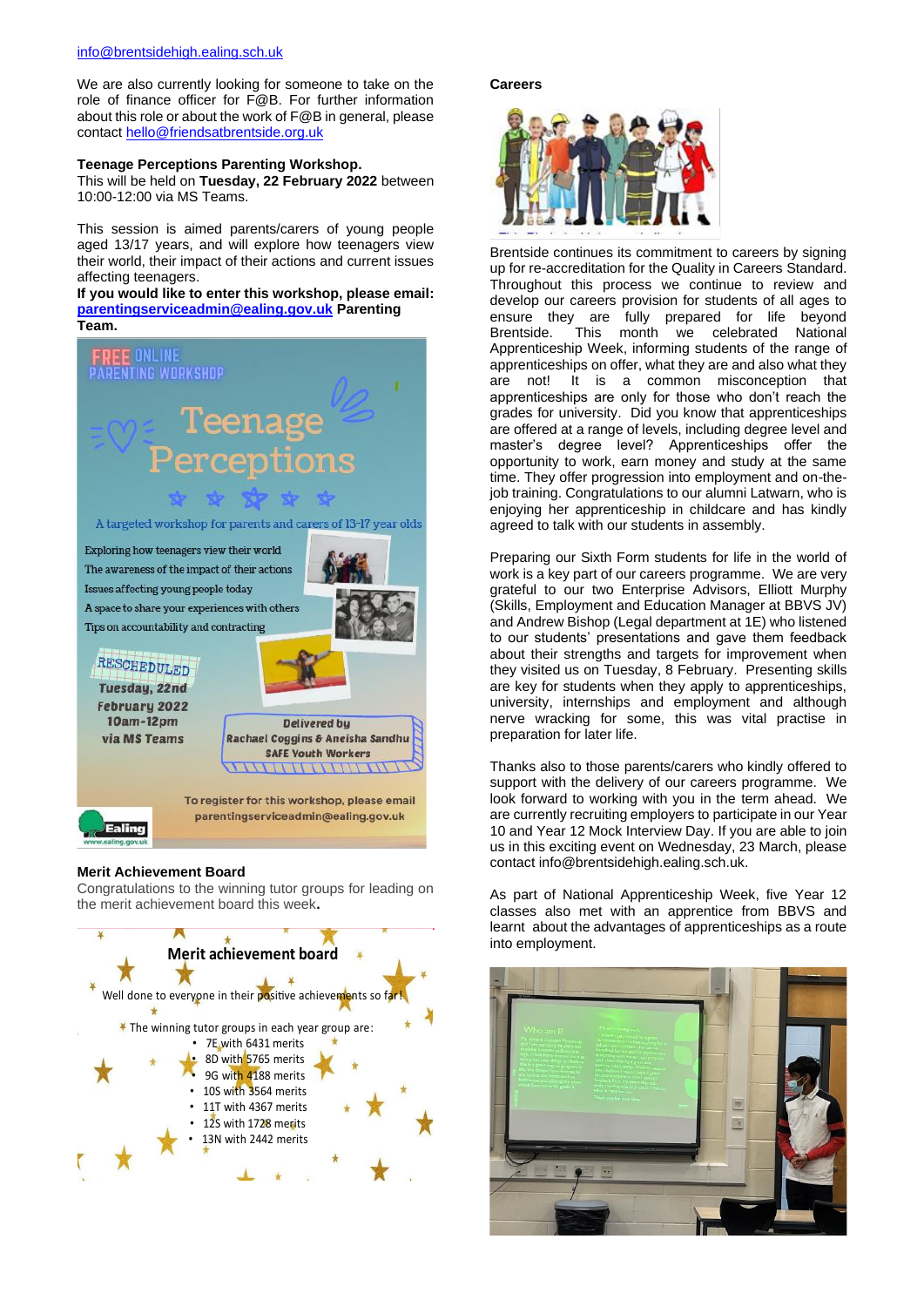

**Library news** ter

**Night, Thursday, 3 February 2022.** Students were so excited to get to the library after school on Thursday to celebrate Harry Potter Night.



Students lucky enough to have secured a ticket were first treated to a 'Hogwarts Hunt'. Hedwig the owl, Harry's firebolt, Fang's dog collar and the Golden Snitch were among the treasures hidden in the library. Students searched high and low to find the whereabouts of 10 objects. Students then dipped into the sorting hat to see which Hogwarts house they were in and proceeded to the quiz.



This certainly tested the knowledge of all things Harry Potter and great fun was had by everyone. The quiz was won by Gryffindor House: Chey (Y10), Mustafa (Y8), Jaylen, Dora, and Ella (Y7). Ninia, Tyrese, and Jayden (Y7) and Minahil (Y8) were also awarded prizes for successfully finding all the Hogwarts treasures. A magical time was had by all!

#### **The Music Department**



The Music Department is proud to announce that Brentside has been nominated as a **Music Mark school for 2021/2022**. This recognises our commitment to a broad and balanced curriculum and the value that we place on music.

# **Brentside in Middlesex Semi Final**

Brentside played in an exhilarating quarter final against Gunnersbury and lost in the cruellest of ways possible in football- the dreaded penalty shoot-out. Gunnersbury took an early lead with a long-range, hopeful swerving effort.



Moments later, an accurate through ball from Dominic was calmly placed in the bottom corner of the goal by Tyler. Gunnersbury replied quickly to make it 1-2, but Brentside were back level 2-2 when Wadea fired a longrange free kick into the top corner. Four goals in the opening 10 minutes of the match.

Brentside then started to control the game and were leading 4-2 at half time. A corner by Dominic led to a goal mouth scramble which Wadea forced over the line and then a low cross from Tyler was side footed home by Hasif. Brentside missed a penalty and were unlucky not to be 5- 2 up by half time.

Gunnersbury came out very determined in the second half, but the defence of Ryan, Ellis and Kian looked solid and dealt with all the attacks protected by Mateen, Raheem (replaced by Abdul) and Alex.

Eventually with 7 minutes to go, the Gunnersbury pressure paid off and a very long-range effort went in the top corner. In the dying seconds of the game a goal mouth scramble saw two saves by Oskar and a block by Ellis, before Gunnersbury equalised with the last kick of the game deep in injury time.

Penalties are a lottery, as we all witnessed in the Euro 2020 final, and despite a fine save from one penalty by Oskar, Gunnersbury won what had been a highly entertaining game. The Year 9 boys showed their real character by quickly congratulating Gunnersbury and wishing them luck for the semi-final before consoling those players who had missed from the spot.